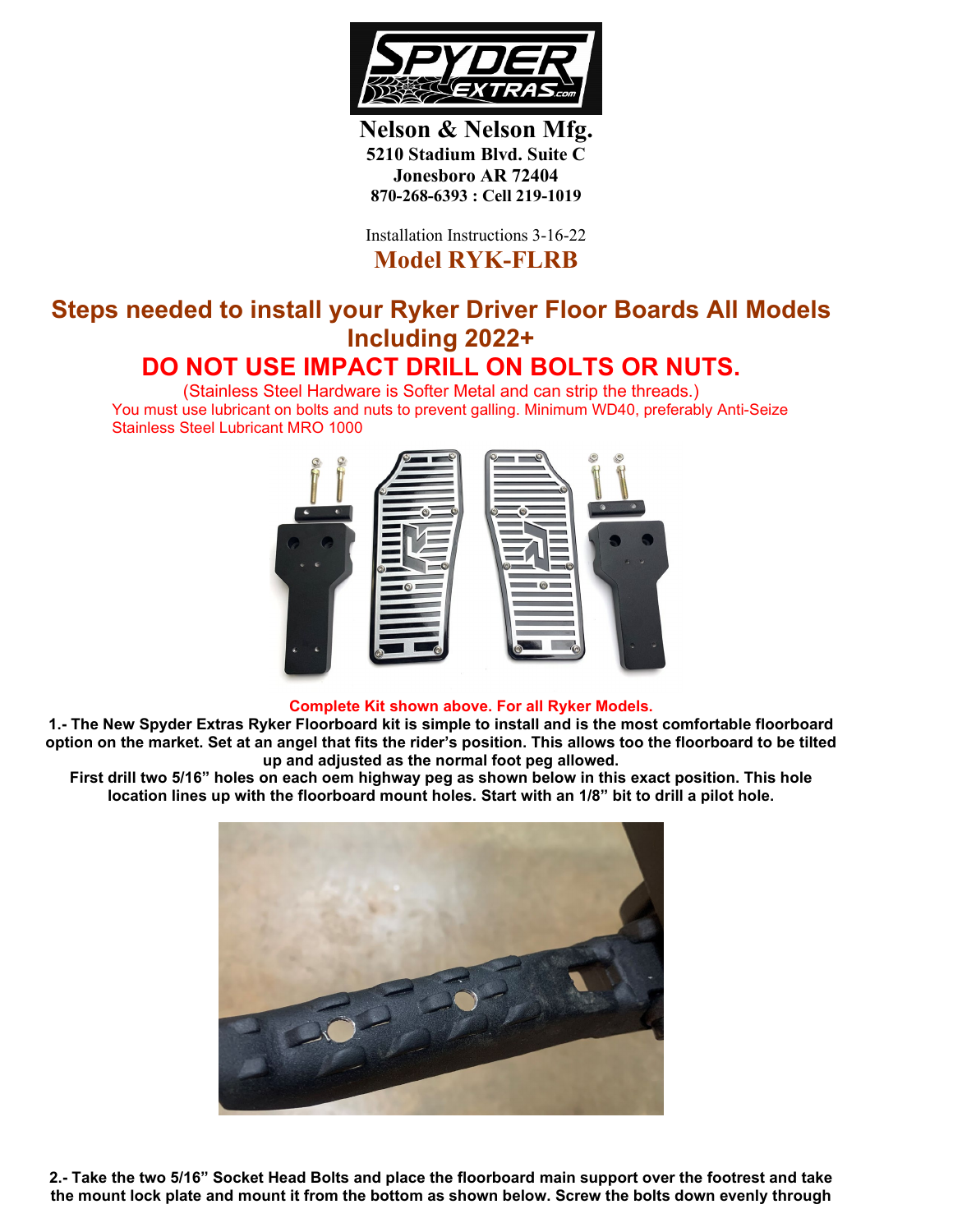**the mount then the footrest into the mount lock plate. Tighten down evenly through the lock plate then add the safety locknuts as shown below.**



**3.- Take the floorboard plate with the letter R facing outwards and the two button heads screws and screw the floorboard plate down. Do the same for the opposite side.** 

**Your Floorboards are now installed. These floorboards allow full adjustment of your existing OEM pegs.**

**4.-Once Installed do not stand on the rear of the Floorboards. Stand over the peg location only!**